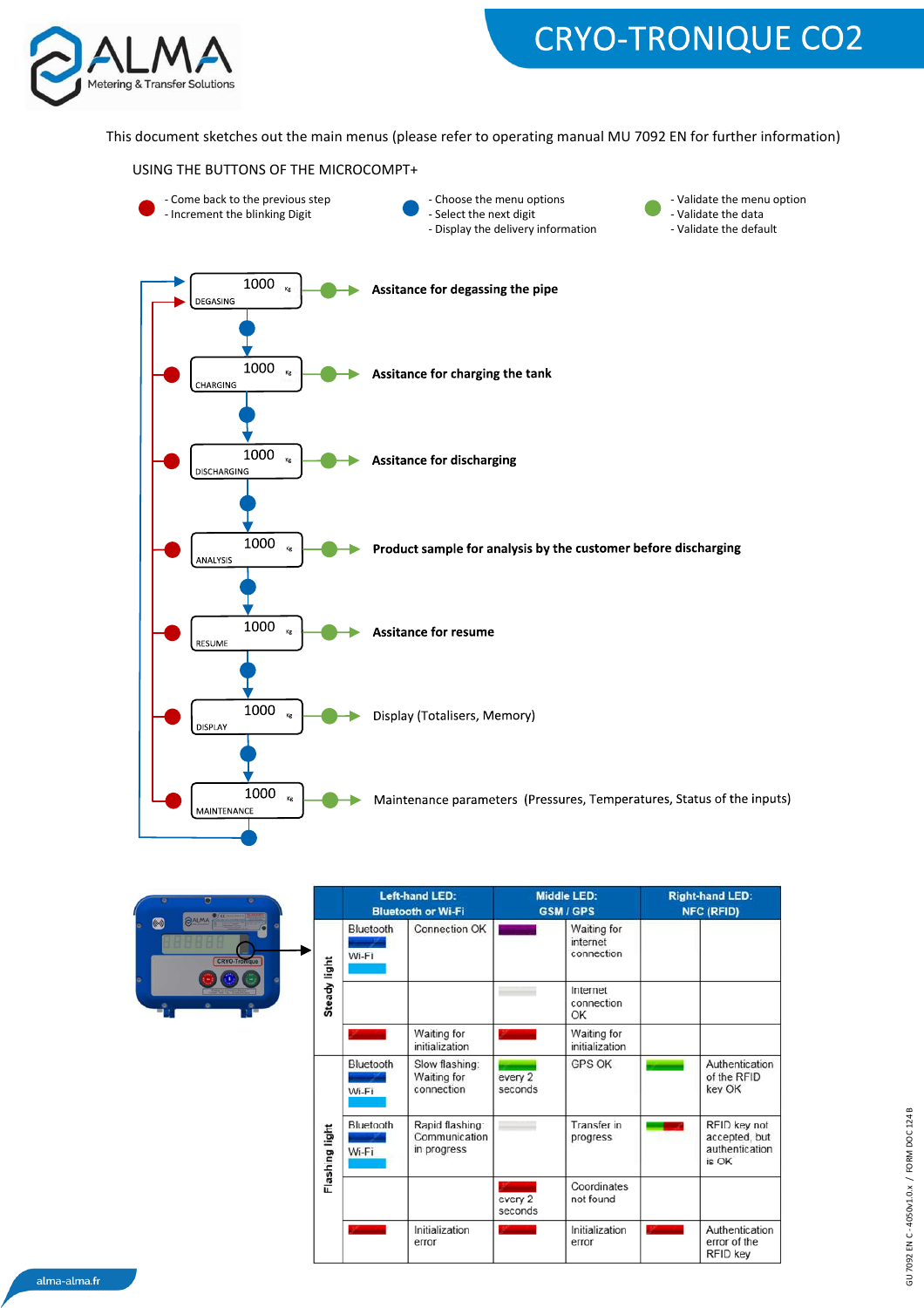### **CHARGING**

| 1. CARRY OUT THE OPERATION                                                                         | 2. CONTINUE THE OPERATION                             |  |  |  |  |
|----------------------------------------------------------------------------------------------------|-------------------------------------------------------|--|--|--|--|
| Connect the hoses                                                                                  |                                                       |  |  |  |  |
|                                                                                                    | <b>CONTINUE OPERATION</b>                             |  |  |  |  |
| PRESSURE CHARGING<br>Open V19 and V8 to put the pipe under pressure. Then close V19                | Start the operation                                   |  |  |  |  |
| and V8. Open V3 and V5                                                                             | 3. END THE OPERATION                                  |  |  |  |  |
| OPEN PV1 ?                                                                                         | <b>END OPERATION</b>                                  |  |  |  |  |
| OPEN PV3?                                                                                          | Continue the operation (§2)                           |  |  |  |  |
| CLOSE PV1 ?<br>CLOSE PVX ?                                                                         | 4. COMPLETE THE OPERATION                             |  |  |  |  |
| OPEN PVX?<br>OPEN PV1 ?                                                                            |                                                       |  |  |  |  |
|                                                                                                    | CLOSE VALVES ?                                        |  |  |  |  |
| Condition for charging: PV1 and PVX open                                                           | Open V19 then V10 and V15 to drain the pipe           |  |  |  |  |
| $+13.9$<br>HARGING (PT3)                                                                           | PRESSURE PUMP                                         |  |  |  |  |
| CLOSE PV1 ?                                                                                        | PRESSURE LIQUID                                       |  |  |  |  |
| CLOSE PVX ?                                                                                        | PRESSURE HOSE                                         |  |  |  |  |
| CLOSE PVX ?<br>CLOSE PV1?                                                                          | OPERATION FINISHED                                    |  |  |  |  |
| OPEN PV1 ?<br>OPEN PVX?                                                                            | Close again all the valves and disconnect the hose(s) |  |  |  |  |
| Condition to end operation: PV1 and PVX closed                                                     | Back to main menu                                     |  |  |  |  |
|                                                                                                    |                                                       |  |  |  |  |
| Interruption of the operation                                                                      |                                                       |  |  |  |  |
| APPEARANCE OF A FAULT AND DISPLAY OF AN ALARM                                                      |                                                       |  |  |  |  |
| (see list of alarms)                                                                               |                                                       |  |  |  |  |
| Continue (§2) or end (§3) the operation                                                            |                                                       |  |  |  |  |
| INTENTIONAL INTERRUPTION OF THE OPERATION                                                          |                                                       |  |  |  |  |
| <b>ARRET OPERATION</b><br>Continue (§2) or end (§3) the operation                                  |                                                       |  |  |  |  |
|                                                                                                    |                                                       |  |  |  |  |
| Display the delivery information                                                                   |                                                       |  |  |  |  |
| During an operation, the information that follow are available. Values<br>are displayed 10 seconds |                                                       |  |  |  |  |
| $+13.8$                                                                                            |                                                       |  |  |  |  |
| <b>RESSURE LIQUID</b>                                                                              |                                                       |  |  |  |  |
| $+14.1$<br>AS RETURN (RGX)                                                                         |                                                       |  |  |  |  |
| $+13.9$<br>With active option<br>$\triangle$<br>CHARGING (RLX)                                     |                                                       |  |  |  |  |
| Back to normal display is automatic: DO NOT PRESS RED STOP BUTTON                                  |                                                       |  |  |  |  |
| TO KEEP FROM INTERRUPTING OPERATION.                                                               |                                                       |  |  |  |  |
|                                                                                                    | <b>MEANING OF SYMBOLS</b>                             |  |  |  |  |
|                                                                                                    | ▲ Mandatory action                                    |  |  |  |  |

 $\blacktriangleright$  Event during delivery **Action by operator** 

GU 7092 EN C-4050v1.0.x / FORM DOC 124 B GU 7092 EN C - 4050v1.0.x / FORM DOC 124 B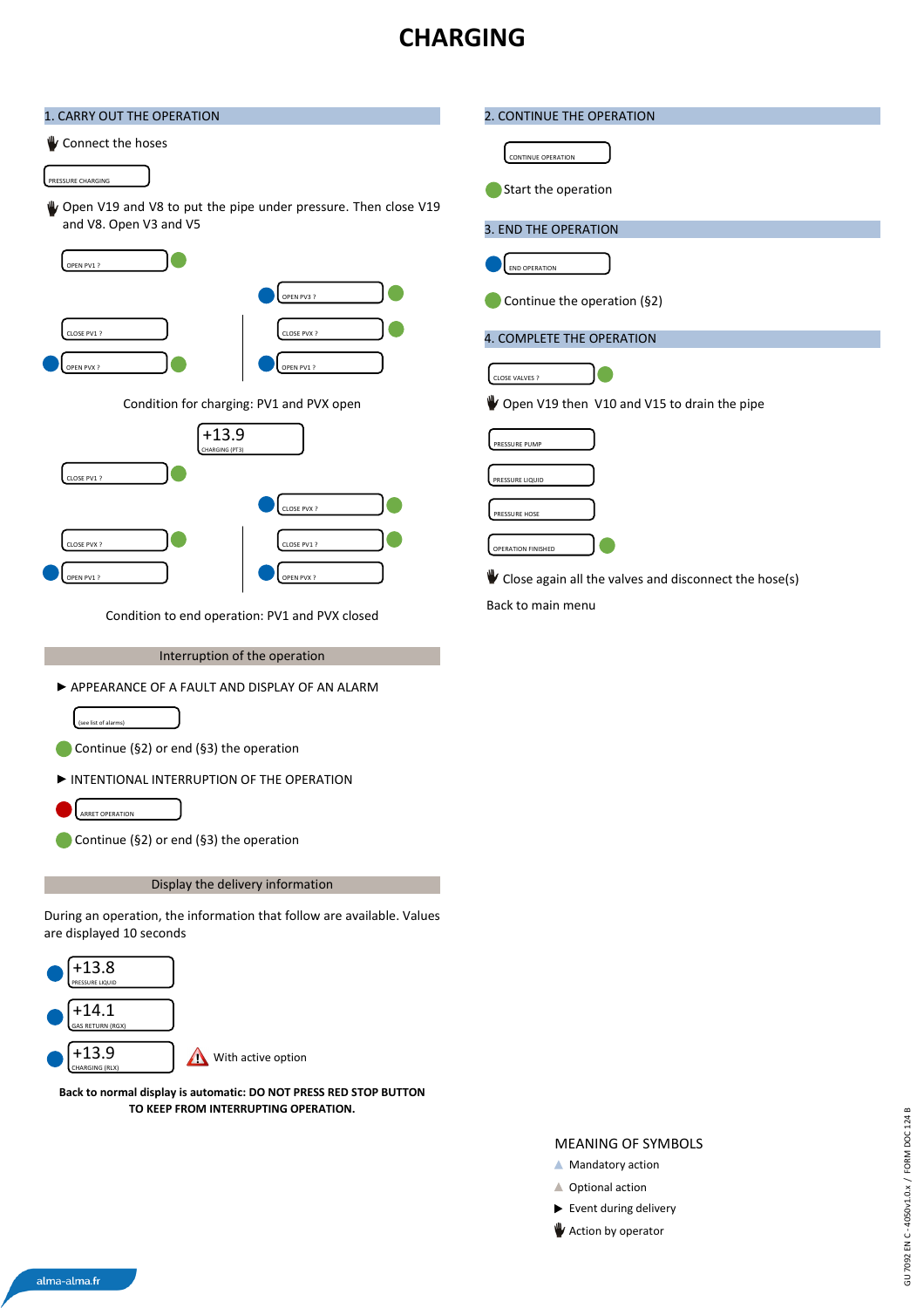## **ANALYSIS**

#### **DEGASSING**

| 1. CARRY OUT THE OPERATION                                                                                                             | 1. CARRY OUT THE OPERATION                        |
|----------------------------------------------------------------------------------------------------------------------------------------|---------------------------------------------------|
| Connect the analysis device(s)                                                                                                         | Connect the hose(s)                               |
| PRESSURE ANALYSIS                                                                                                                      | PRESSION RETOUR GAZ                               |
| Open V19 and V18 to put the pipe under pressure. Then close V19                                                                        | Open V5 to put the pipe under pressure            |
| OPEN PV1 ?<br>ANALYSIS (PT3)                                                                                                           | DEGASSING (PT4)<br>OPEN PVX?                      |
| Open V16 for liquid sample or V17 for gas sample. Close the valve                                                                      | CLOSE PVX ?                                       |
| CLOSE PV1 ?                                                                                                                            | 2. COMPLETE THE OPERATION                         |
| Interruption of the operation                                                                                                          | CLOSE VANNES ?                                    |
| APPEARANCE OF A FAULT AND DISPLAY OF AN ALARM                                                                                          | V Close V5                                        |
|                                                                                                                                        | PRESSURE PUMP                                     |
| see list of alarms)<br>Continue (§2) or end (§3) the operation                                                                         |                                                   |
| INTENTIONAL INTERRUPTION OF THE OPERATION                                                                                              | PRESSURE LIQUID                                   |
| ARRET OPERATION                                                                                                                        | PRESSURE HOSE                                     |
| Continue (§2) or end (§3) the operation                                                                                                | OPERATION FINISHED                                |
|                                                                                                                                        | Close again the valves and disconnect the hose(s) |
| Display the delivery information<br>During an operation, the information that follow are available. Values<br>are displayed 10 seconds | Back to main menu                                 |
| PRESSURE LIQUID                                                                                                                        |                                                   |
| With active option<br>CHARGING (RLX)                                                                                                   |                                                   |
| Back to normal display is automatic: DO NOT PRESS RED STOP BUTTON                                                                      |                                                   |
| TO KEEP FROM INTERRUPTING OPERATION.                                                                                                   |                                                   |
| 2. CONTINUE THE OPERATION                                                                                                              |                                                   |
| CONTINUE OPERATION                                                                                                                     |                                                   |
| Start the operation                                                                                                                    |                                                   |
| 3. END THE OPERATION                                                                                                                   |                                                   |
| <b>OPERATION FINISHED</b><br><b>END OPERATION</b>                                                                                      |                                                   |
| Continue the operation (§2)                                                                                                            |                                                   |
| 4. COMPLETE THE OPERATION                                                                                                              |                                                   |
| CLOSE VANNES ?                                                                                                                         |                                                   |
| Open V18 and V17 (or V16) to drain the pipe                                                                                            |                                                   |
| PRESSURE PUMP                                                                                                                          |                                                   |
| PRESSURE LIQUID                                                                                                                        |                                                   |
| PRESSURE HOSE                                                                                                                          |                                                   |
| OPERATION FINISHED                                                                                                                     |                                                   |
| Close again all the valves and disconnect the hose(s)                                                                                  | <b>MEANING OF SYMBOLS</b>                         |
| Back to main menu                                                                                                                      | ▲ Mandatory action<br>▲ Optional action           |
|                                                                                                                                        | Event during delivery                             |

Action by operator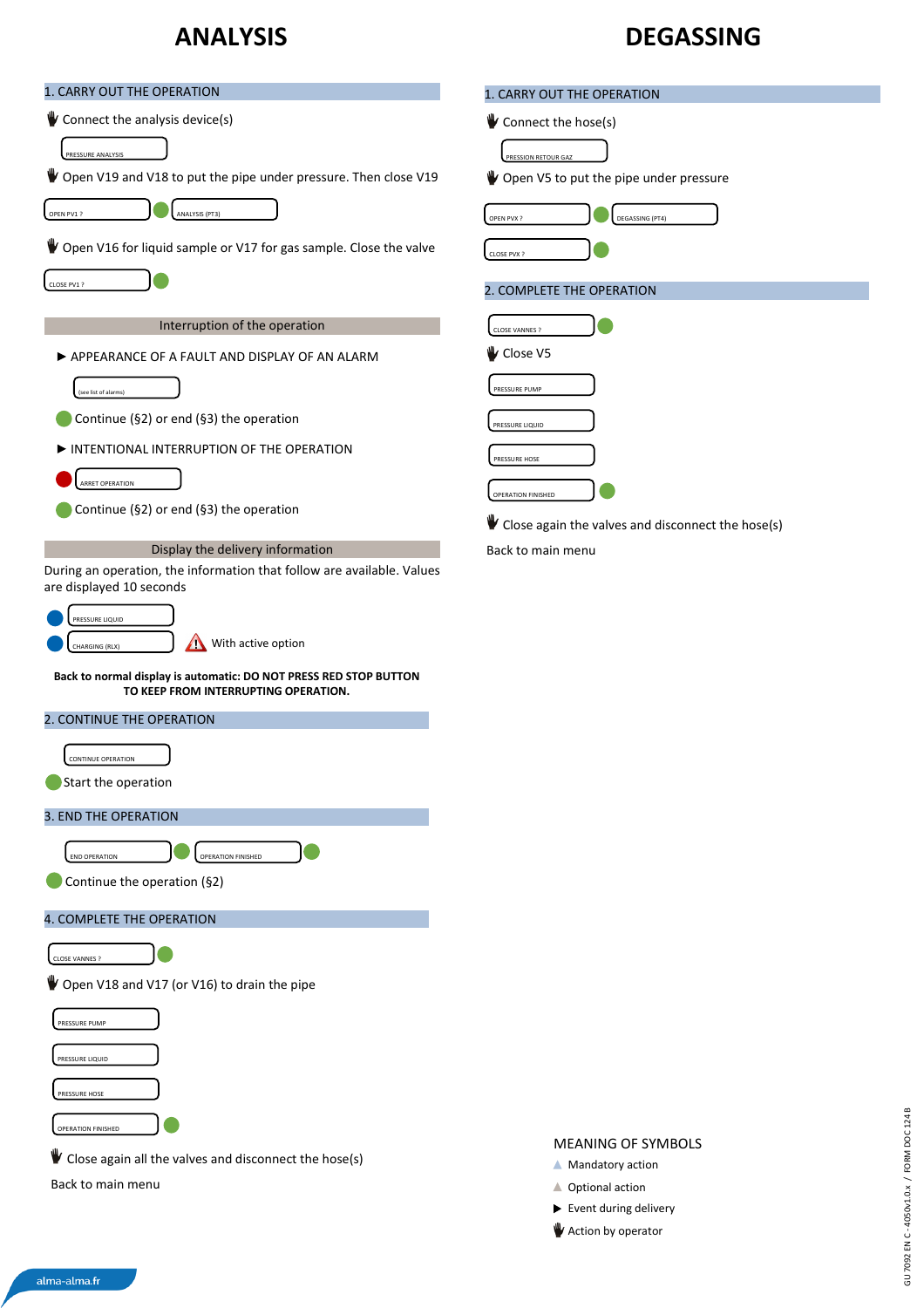#### **DISCHARGING**

| 1. PREPARE THE OPERATION                                   | Display the delivery information                                                                          |
|------------------------------------------------------------|-----------------------------------------------------------------------------------------------------------|
| Supply the variator<br>Connect the hose(s)                 | During an operation, the information that follow are available. Values<br>are displayed 10 seconds        |
|                                                            | PUMP SUCCION                                                                                              |
| <b>SINGLE HOSE</b><br>Validate with                        | PUMP OUTLET                                                                                               |
| DOUBLE HOSE                                                | PRESSURE LIQUID                                                                                           |
| PRESSURIZE PUMP                                            | <b>GAS RETURN (RGX)</b>                                                                                   |
| Open V1                                                    | With active option<br>$\triangle$<br>CHARGING (RLX)                                                       |
| <i>V</i> Open V2 at 1/3 of its capacity                    | $\triangle$<br>With active option<br>DISCHARGING (RLX)                                                    |
| Open V7 to put the pipe under pressure. Then close it back | METER TEMPERATURE                                                                                         |
| OPEN PV2 ?<br>PRESURE LIQUID                               | PUMP TEMPERATURE                                                                                          |
| OPEN PV1 ?                                                 | Back to normal display is automatic: DO NOT PRESS RED STOP BUTTON<br>TO KEEP FROM INTERRUPTING OPERATION. |
| Start pump cooling                                         | 3. CONTINUE THE OPERATION                                                                                 |
| PUMP COOLING                                               | 280                                                                                                       |
| Control pump cooling                                       | CONTINUE OPERATION                                                                                        |
| PRESSURIZE HOSEE                                           | Start the operation (§2)                                                                                  |
| Open V9 then close it back                                 | 4. END THE OPERATION                                                                                      |
| Open V5 with double hose                                   | 999<br>999<br><b>END OPERATION</b><br><b>OPERATION FINISHED</b>                                           |
| 2. CARRY OUT THE OPERATION                                 | Continue the operation (§3)                                                                               |
| <b>ASTART THE OPERATION</b>                                |                                                                                                           |
| START PUMP?<br>PRIMING<br>START DISCHARGING                | 5. COMPLETE THE OPERATION                                                                                 |
| Open V4 while closing V2                                   | CLOSE VALVES ?                                                                                            |
| DISCHARGING                                                | Open V2, V4 and V7 then V11 (and V15) to drain the pipe(s)                                                |
| Interruption of the operation                              | PRESSURE PUMP                                                                                             |
| APPEARANCE OF A FAULT AND DISPLAY OF AN ALARM              | PRESSURE LIQUID                                                                                           |
| (see list of alarms)                                       | PRESSURE HOSE                                                                                             |
| Continue (§3) or end (§4) the operation                    | OPERATION FINISHED                                                                                        |
| INTENTIONAL INTERRUPTION OF THE OPERATION                  | Close again the valves and disconnect the hose(s)                                                         |
| <b>ARRET OPERATION</b>                                     | Back to main menu                                                                                         |
| Continue (§3) or end (§4) the operation                    |                                                                                                           |

#### MEANING OF SYMBOLS

- **A** Mandatory action
- ▲ Optional action
- $\blacktriangleright$  Event during delivery
- Action by operator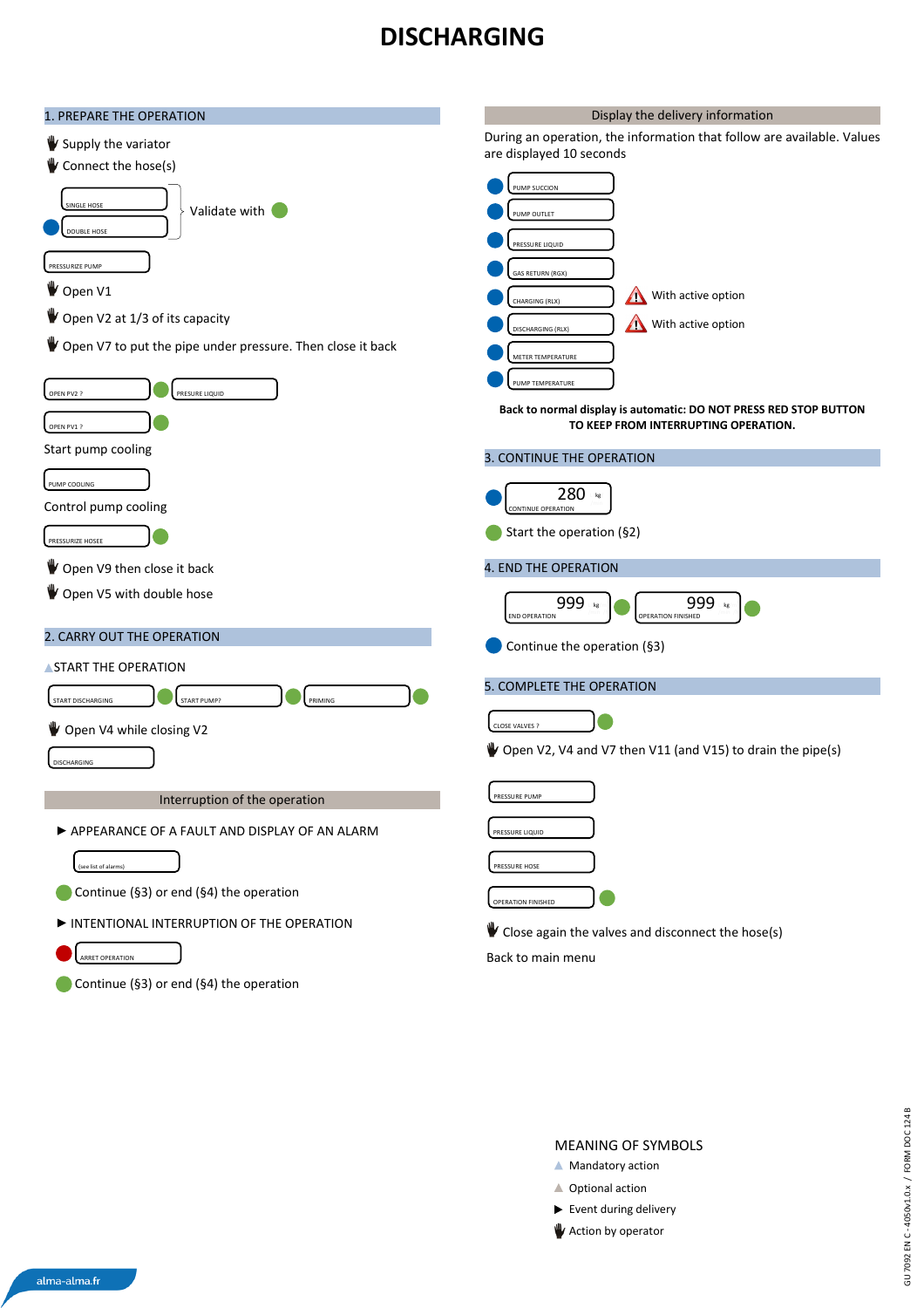#### **RESUME**



#### MEANING OF SYMBOLS

- **A** Mandatory action
- ▲ Optional action
- $\blacktriangleright$  Event during delivery
- **W** Action by operator